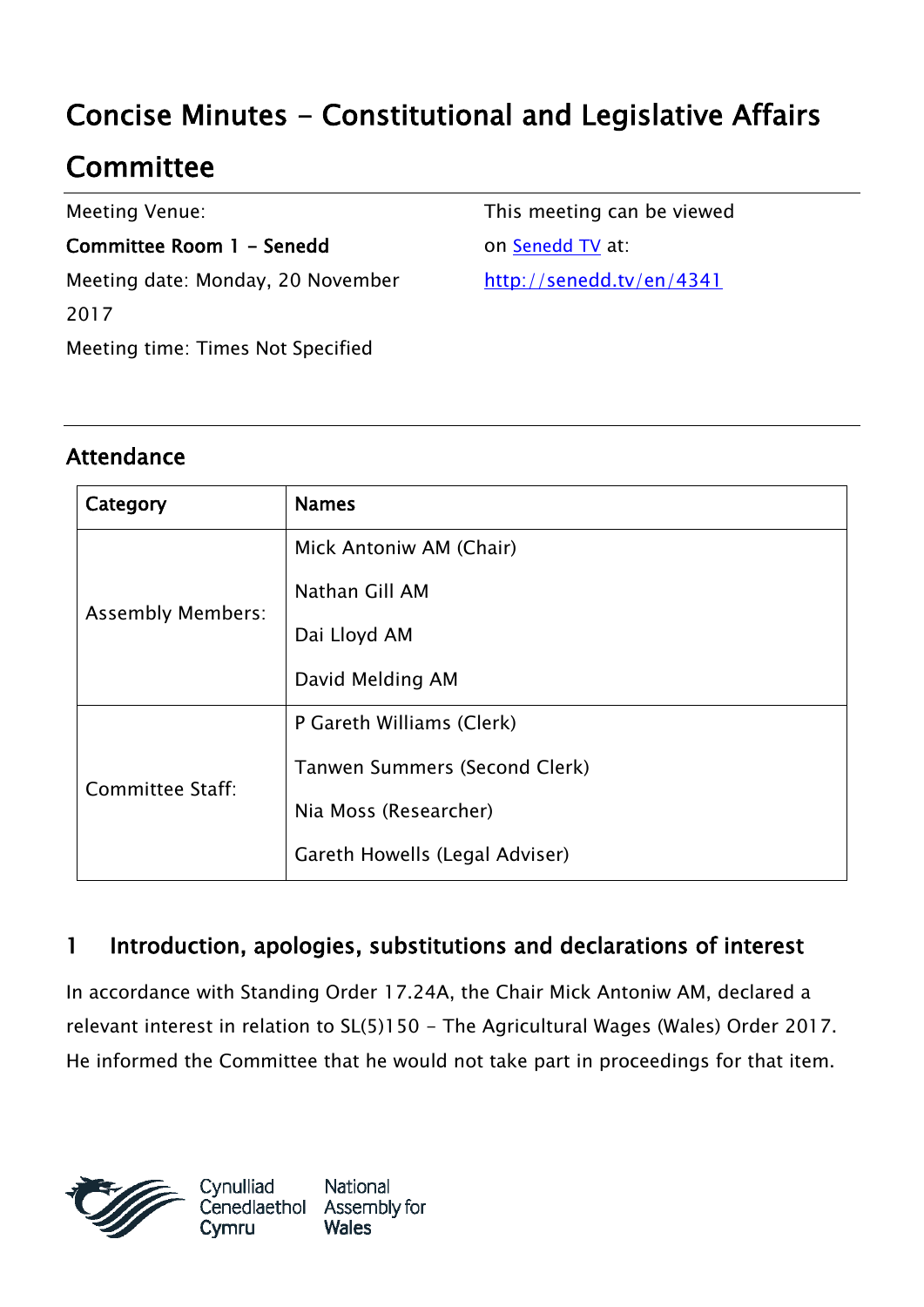- 2 Regulation of Registered Social Landlords (Wales) Bill: Evidence from the Minister for Housing and Regeneration
- 3 Instruments that raise no reporting issues under Standing Order 21.2 or 21.3
- 3.1 SL(5)143 The Tax Collection and Management (Administration) (Wales) Regulations 2017
- 3.2 SL(5)145 The National Health Service (General Dental Services Contracts and Personal Dental Services Agreements) (Wales) (Amendment) Regulations 2017
- 3.3 SL(5)146 The Water Resources (Miscellaneous Revocations) (Wales) Order 2017
- 3.4 SL(5)142 The Tax Collection and Management (Permitted Disclosures) (Wales) Regulations 2017
- 3.5 SL(5)151 The Official Statistics (Wales) Order 2017

The Committee considered the instruments and was content.

- 4 Instruments that raise issues to be reported to the Assembly under Standing Order 21.2 or 21.3
- 4.1 SL(5)144 The Private Water Supplies (Wales) Regulations 2017
- 4.2 SL(5)147 The Water Abstraction (Transitional Provisions) Regulations 2017
- 4.3 SL(5)148 The Water Abstraction and Impounding (Exemptions) Regulations 2017
- 4.4 SL(5)149 The Conservation of Habitats and Species Regulations 2017

The Committee considered the instruments and will report to the Assembly in line with the reporting points identified.

#### 5 SICM(5)1 - Statutory Instrument Consent Memorandum

The Committee noted the Statutory Instrument Consent Memorandum and agreed to consider it in private session.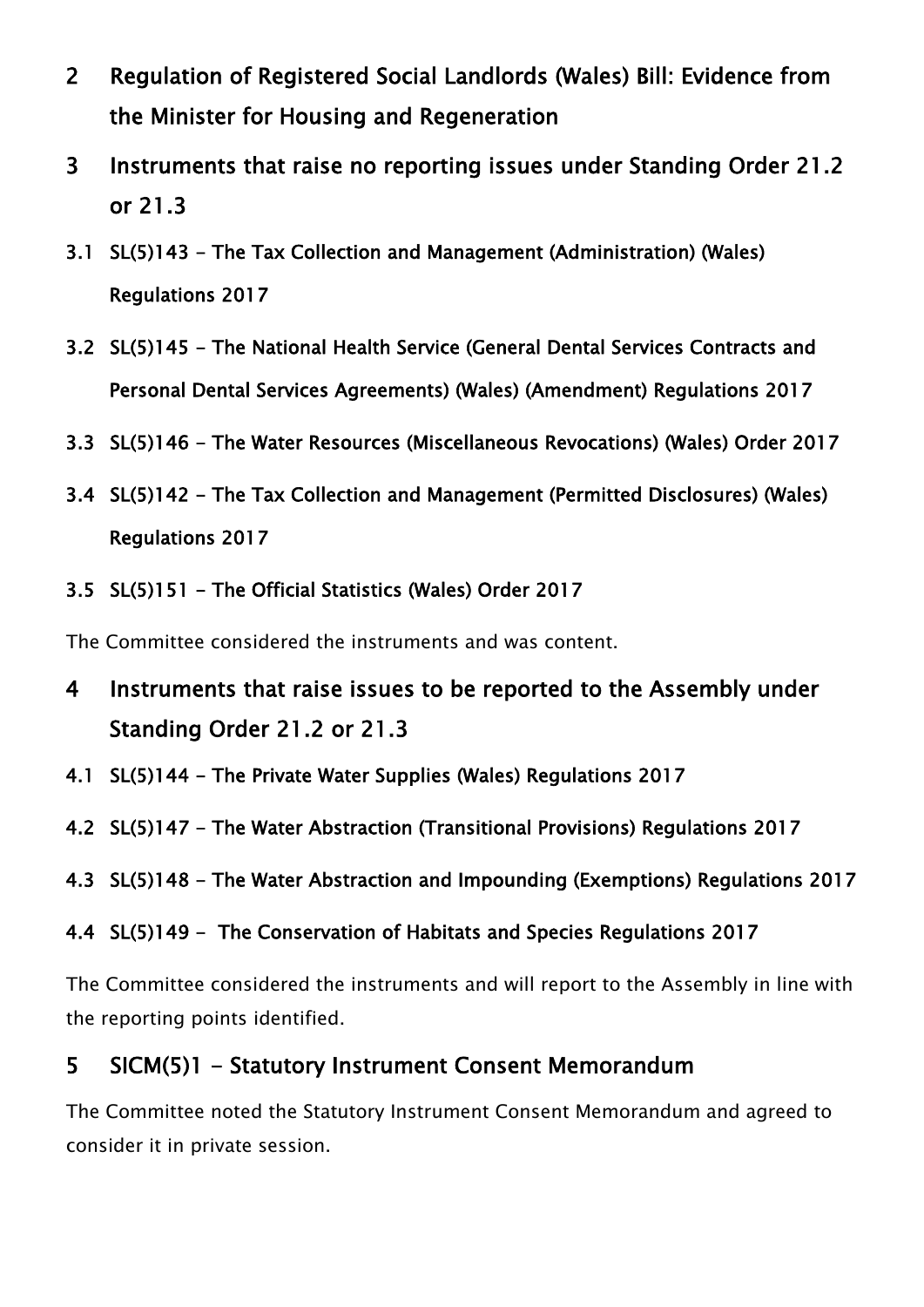### 6 Paper(s) to note

#### 6.1 Change of Member in Charge of Bills

The Committee noted the letter from the First Minister.

#### 6.2 Letter to the UK Government on the European Union (Withdrawal) Bill

The Committee noted the letter from the chair of the External Affairs and Additional Legislation Committee to the Secretary of State for Wales and the Parliamentary Under Secretary for Exiting the European Union.

In accordance with Standing Order 17.47, the Chair adjourned the meeting to allow for nominations of a temporary Chair.

### 7 Election of a Temporary Chair under Standing Order 17.22

The Clerk sought nominations for a temporary Chair. . In accordance with Standing Order 17.22, Dai Lloyd AM nominated David Melding AM. David Melding was elected Temporary Chair for items 8 and 9.

## 8 Instrument that raises issues to be reported to the Assembly under Standing Order 21.2 or 21.3

#### 8.1 SL(5)150 - The Agricultural Wages (Wales) Order 2017

The Committee considered the instrument and will report to the Assembly in line with the reporting points identified. The Committee agreed to consider the Welsh Government response at its next meeting.

## 9 Motion under Standing Order 17.42 to resolve to exclude the public from the meeting for the following business:

The motion was agreed.

## 10 Regulation of Registered Social Landlords (Wales) Bill: Consideration of evidence

The committee considered the evidence received in relation to the Regulation of Registered Social Landlords (Wales) Bill.